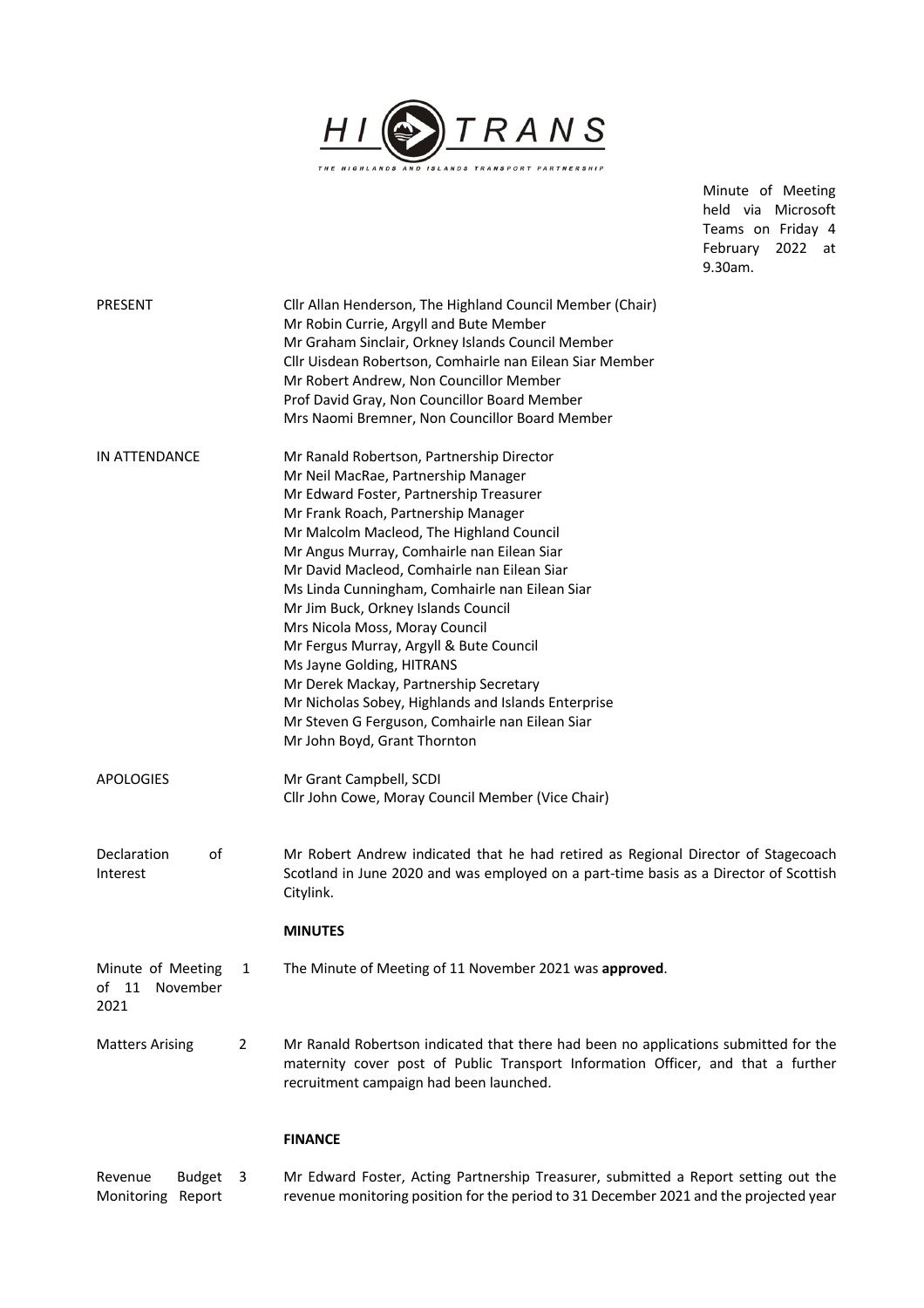| $-1$ April 2021 to 31 | end position. The Report stated that the annual budget was as approved at the Board |
|-----------------------|-------------------------------------------------------------------------------------|
| December 2021         | Meeting held on 5 February 2021, subsequently amended for the inclusion of the      |
|                       | 2020/21 General Reserve Fund balance carried forward of £4,014. The budget also     |
|                       | included income from Highland Council, as part of the Inverness City Active Travel  |
|                       | Network Programme, and income contributions for research and strategy development   |
|                       | work. The summary statement showed the financial position to 31 December 2021 and   |
|                       | indicated that income and expenditure was broadly in line with the budget out-turn  |
|                       | target.                                                                             |

**It was agreed to approve the Report as well as the attached schedule showing the revenue monitoring position for the period to 31 December 2021.**

Revenue Budget Proposal 2022/23 Mr Ranald Robertson, Partnership Director, submitted a Report detailing the budget that was being recommended for approval for the next financial year covering the Partnership's running costs and research and strategy development programme costs, and the income from Partner Councils, the Scottish Government and other external agencies to cover these costs. The commitments on the 2022/23 budget were detailed within the Report.

### **It was agreed to approve the Report as well as the Appendix to the Report.**

HITRANS Annual 5 Audit Report Mr John Boyd, Grant Thornton, submitted a Report providing an overview of the planned scope and timing of the external audit of Highlands and Islands Transport Partnership(HITRANS) for those charged with governance. The Report indicated that for 2021/22 the planning process had been delayed as a result of Covid-19. The Report summarised the initial risk assessment of significant financial statement risks. The Report indicated that it was anticipated to complete the annual planning procedures by 25 February 2022 with a plan circulated to the Partnership Board by 4 March 2022 and submission to Audit Scotland by 31 March 2022.

#### **It was agreed to note the update.**

#### **RESEARCH AND STRATEGY DELIVERY**

Research/Strategy Development Programme 6 With reference to item 7 of the Minute of Meeting of 11 November 2021, Mr Ranald Robertson, Partnership Director, submitted a Report providing the Partnership Board with an update on progress on delivering the Research and Strategy Development programme and sought approval of amendments to the programme to reflect commitments made and changing priorities and funding opportunities identified since approval of the 2021/22 Business Plan at the Partnership meeting on 23rd April 2021.

> **It was agreed to note the amendments to the Research and Strategy Development Programme 2021/22 as detailed in the Appendix to the Report.**

7 Mr Ranald Robertson, Partnership Director, submitted a Report to facilitate discussion on what Research, Development and Delivery activities were to be taken forward by HITRANS in 2022/23. The Report stated that the Partnership agreed to include a provisional 2022/23 Programme within the Business Plan for 2021/22 to enable officers to take action without recourse to the Board for further approval if any project spend was cancelled between Partnership Board meetings allowing items approved within the Business Plan period to be brought forward. It was highlighted that the Report followed on from the programme agreed within the 2021/22 Business Plan and included information prepared by officers on what projects could form the basis of the programme in 2022/23.

> The table detailed within the Report provided a provisional programme but there was still scope for further projects to be included and budget allocations to be adjusted. The Report indicated that the Programme would be finalised within the 2022/23 Business

Research, Development and Delivery Draft Programme for 2022/23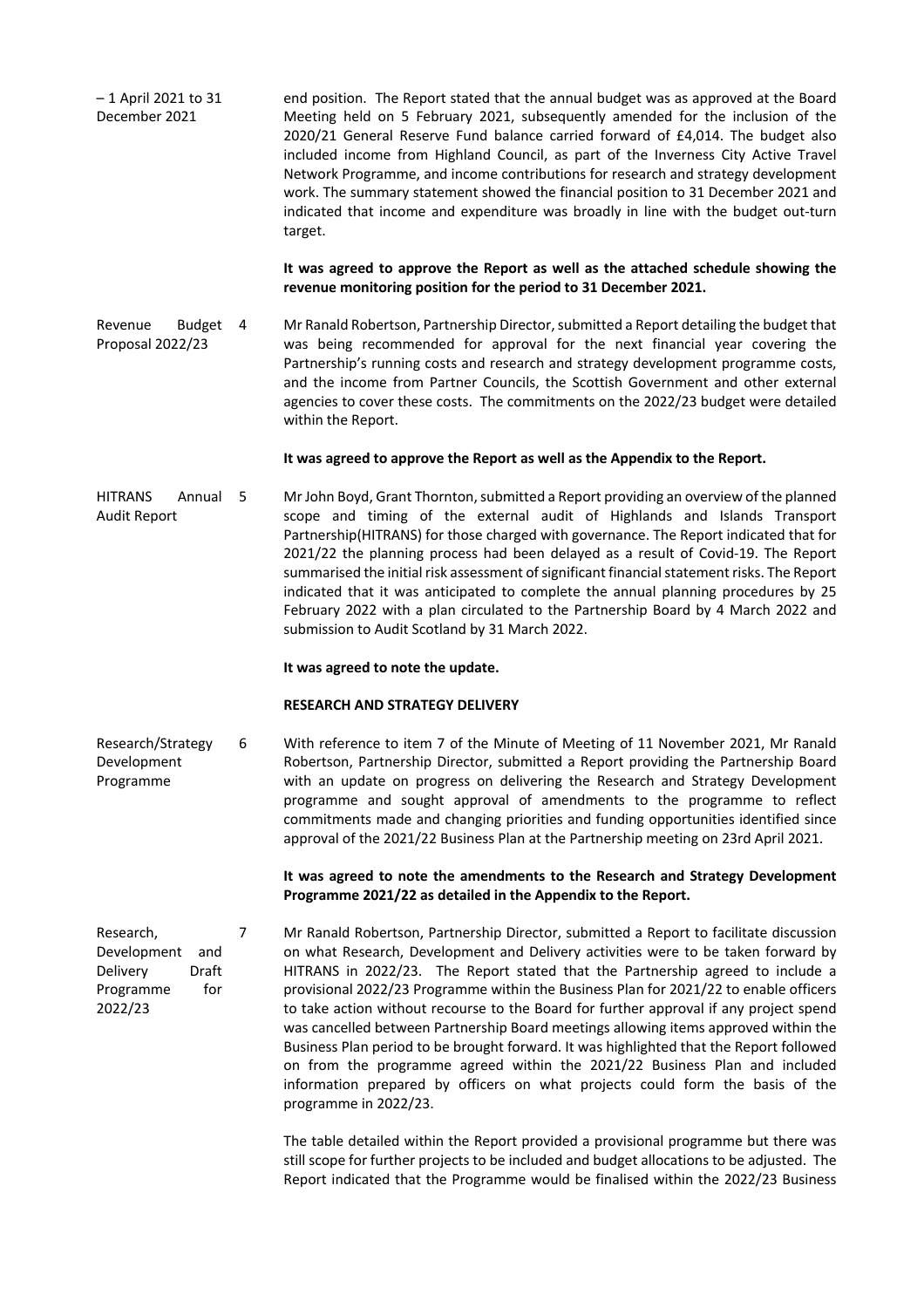Plan. It was further indicated that a draft version of the Business Plan would be considered by Members at the Partnership meeting in April 2022.

## **It was agreed to:**

- **(1) note the report;**
- **(2) approve the draft programme as proposed in the table;**
- **(3) consider projects that could be added to the draft programme; and**
- **(4) delegate responsibility to the Chair and Director to finalise the Programme for inclusion in the 2022/23 Business Plan which would be tabled at the April Partnership Board Meeting.**
- Active Travel 8 Update With reference to item 10 of the Minute of Meeting of 11 November 2021, Ms Vikki Trelfer, Active Travel Officer, submitted a Report providing an update on Active Travel projects in which HITRANS were currently involved. Mr Neil MacRae, Partnership Manager noted that there was an underspend of £130k. It is anticipated that an increased budget of £1.1 would be available for the next financial year, and that this would operate on a rolling programme, with scope to include a variety of projects.

# **It was agreed to note the report and consider opportunities for advancing projects within the Active Travel funding streams which would support HITRANS wider policy objectives and priorities.**

Evanton Station Reopening 9 Mr Frank Roach, Partnership Manager, submitted a Report providing an update on Evanton Station feasibility. The Report stated that the re-opening of Evanton Station (formerly Novar) had been under discussion for some years and comes on the back of recent Beauly and Conon Bridge reopenings. The Report indicated that the community of Evanton sought to achieve better low-carbon connectivity to its neighbouring towns, and the city of Inverness, in order to support the population as it travels for work education and leisure. It was highlighted that this would have a positive effect on emissions and fitted well with Transport Scotland's National Transport Strategy policy on the hierarchy of transport mode, and with the Rail Decarbonisation Plan. The Report detailed that the station re-opening was included in the Regional Transport Strategy and the Inner Moray Forth Development Plan2 draft.

## **It was agreed to approve the Report.**

Demand Responsive Transport App 10 Mr Neil Macrae, Partnership Manager, submitted a Report providing an update on work by HITRANS to commission and deploy a demand responsive transport app that would help support the operation, booking and marketing of non-scheduled transport services across the Highlands and Islands.

> The Report stated that HITRANS published an Invitation to Tender following the September Partnership meeting and following an extensive assessment process had awarded Liftango an initial three year contract with the option to extend for up to another three years on a rolling 12 month basis. The Report indicated that following the completion of the procurement process a series of initial meetings with each Local Authority and a number of operators were taking place to establish which services were to be prioritised for deploying the app on. It was highlighted that HITRANS officers were also working with Liftango to develop the branding, marketing and promotion for the new smartphone app.

## **It was agreed to note the Report.**

Fastline Faslane 11 With reference to item 14 of the Minute of Meeting of 23 April 2021, Mr Frank Roach, Partnership Manager, submitted a Report providing an update on progress in the Faslane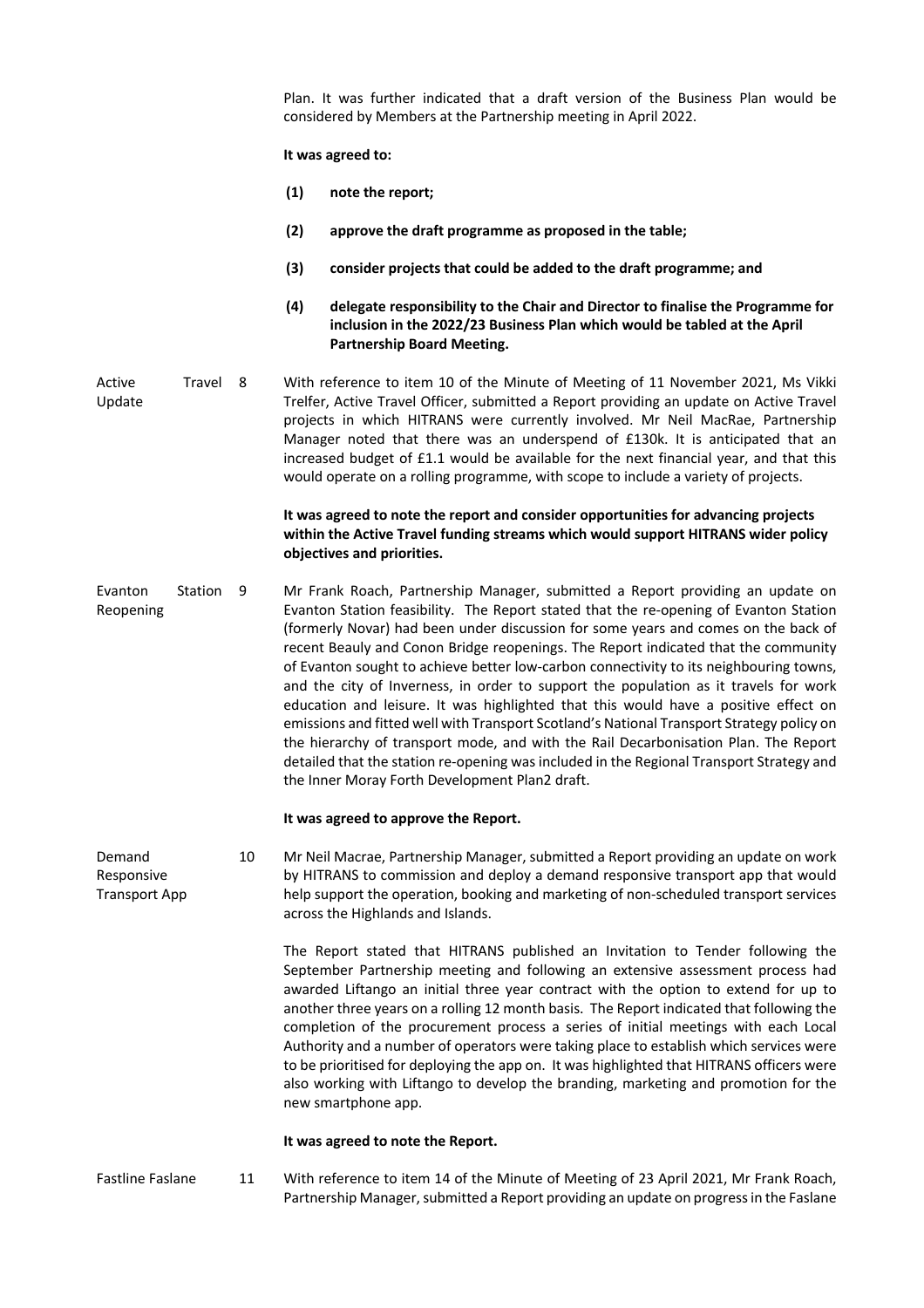project. The Report stated that HITRANS was recently successful in obtaining Local Rail Development Funding from government funding to explore transport issues in and around the Faslane Naval Base, and in particular, consider the case for provision of a rail link. The Report indicated that to this end, the client group had commissioned Stantec to undertake a Sustainable Transport Options Study in line with the Scottish Governments appraisal guidance (STAG) focused on access options to the area.

The Report stated that the Case for Change was submitted to Transport Scotland in March 2021, and feedback was received in January 2022. There were a number of issues highlighted in the feedback that were being resolved by consultants in order to make a clear and comprehensive case for change in the study area. It was highlighted that once the report was finalised, the next stage in the process would be the Options Appraisal, already funded by LRDF2.

## **It was agreed to approve the Report.**

Hydroban Hub 12 Mr Frank Roach, Partnership Manager, submitted a Report informing the Board of possible hydrogen developments around Oban. The Report stated that in September 2021 Greenpower unveiled plans to create hydrogen at their Loch Awe windfarm. Off takers could include ferry, rail, bus, the SGN independent gas network, aquaculture, and other processes. The Report indicated that HITRANS was keen to assist ABC to engage with stakeholders in order to maximise the transport, environmental and economic benefits that could accrue to the area as a result of a green Levelling Up Fund bid, including:

- CMAL
- Calmac
- ScotRail
- Network Rail
- West Coast Motors
- Transport Scotland
- Oban Airport
- Haulage operators

The Report further indicated that a roundtable meeting was to be held in late January at which Greenpower would discuss their hydrogen supply proposals and operators would be able to outline their own alternative fuel plans.

### **It was agreed to approve the Report.**

## **CONSULTATION**

Strategic Transport 13 Projects Review 2 Mr Neil Macrae, Partnership Manager, submitted a Report introducing the Scottish Government consultation on the draft second Strategic Transport Projects Review (STPR2) for Scotland. The review would inform Scottish Ministers decisions on transport investment in Scotland for the next 20 years (2022-2042).

#### **It was agreed to:**

- **(1) note the Report;**
- **(2) review the STPR2 report and consultation;**
- **(3) consider those priorities for HITRANS in responding to the Consultation;**
- **(4) approve the preparation of a draft response by Officers for Members to comment upon; and**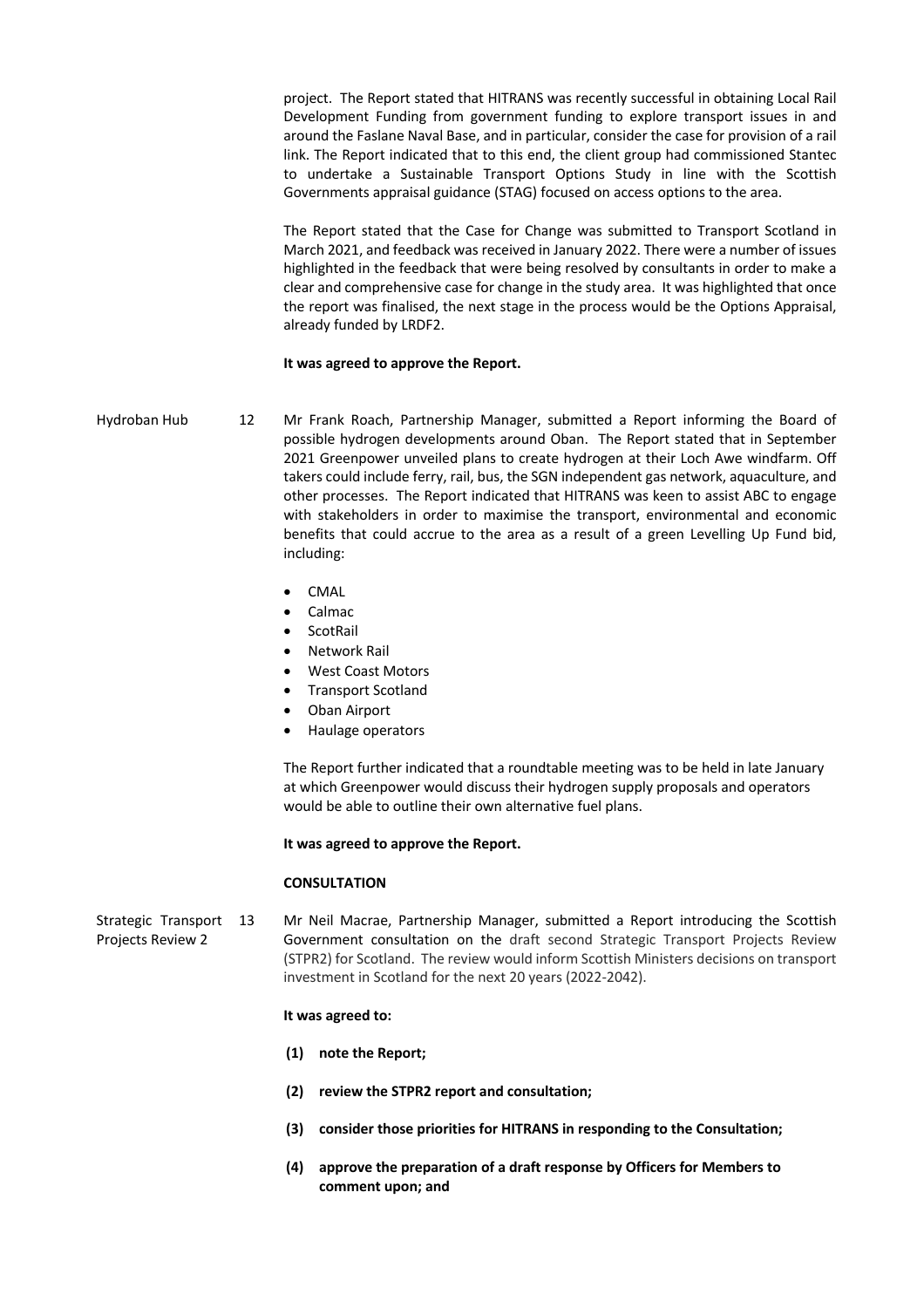# **(5) delegate responsibility for submitting HITRANS final response to the HITRANS Chair and Partnership Director.**

Scottish Government Consultations 14 Mr Neil Macrae, Partnership Manager, submitted a Report providing an overview on a number of live consultations from the Scottish Government and Transport Scotland. These included the 20% reduction in Car Km Route Map, National Planning Framework 4 and NHS Scotland Climate Emergency & Sustainability Strategy 2022-2026.

**It was agreed to:**

- **(1) note the report;**
- **(2) consider those priorities for HITRANS to identify in responding to the consultations on the National Planning Framework 4, 20% reduction in Car Km Route Map and NHS Scotland Climate Emergency & Sustainability Strategy 2022- 2026;**
- **(3) approve the preparation of draft responses by Officersfor Membersto comment upon; and**
- (4) **delegate responsibility for submitting HITRANS final responses to the HITRANS Chair and Partnership Director**.

Scottish Aviation 15 Strategy Consultation Mr Neil Macrae, Partnership Manager, submitted a Report detailing HITRANS response to a Scottish Government consultation to inform the development of a Scottish Aviation Strategy. The Report stated that following discussion at the last Partnership Meeting and engagement with local and regional stakeholders, HITRANS had developed a joint response to the Consultation in partnership with Highlands and Islands Airports (HIAL). The Report indicated that the joint response to the consultation was submitted prior to the meeting in order to meet the deadline with Members consulted on a final draft prior to submission.

# **It was agreed to note the Report.**

## **EUROPEAN PROJECTS**

EU Funding Consolidated Update With reference to item 18 of the Minute of Meeting of 11 November 2021, Ms Jayne Golding, Projects and Policy Manager, submitted a Report providing an update on HITRANS involvement in European funded projects. This included programmes Interreg North Sea Region, Interreg Northern Periphery & Arctic, Interreg VA Cross Border, Interreg North West Europe and European Commission Connect 2020. Feedback was welcomed on additional information that might be helpful to include in the projects log.

# **It was agreed to note the Report.**

PAV Inverness 17 Campus Pilot Ms Jayne Golding, Projects and Policy Manager, submitted a Report providing an update on HITRANS involvement in the Interreg North Sea Region Project Planning for Autonomous Vehicles (PAV). The project commenced in September 2019 and would run to March 2023, with a total budget of just over €4million and HITRANS allocation of €1,027,339.

**It was agreed to note the Report.**

# **PARTNERSHIP**

Regional Transport Strategy Update Mr Neil Macrae, Partnership Manager, submitted a Report providing a proposed timeline and approach for updating the HITRANS Regional Transport Strategy. The Report stated that following a report to the Partnership meeting in September 2021 which considered the scope and priorities for an updated Regional Transport Strategy, HITRANS officers